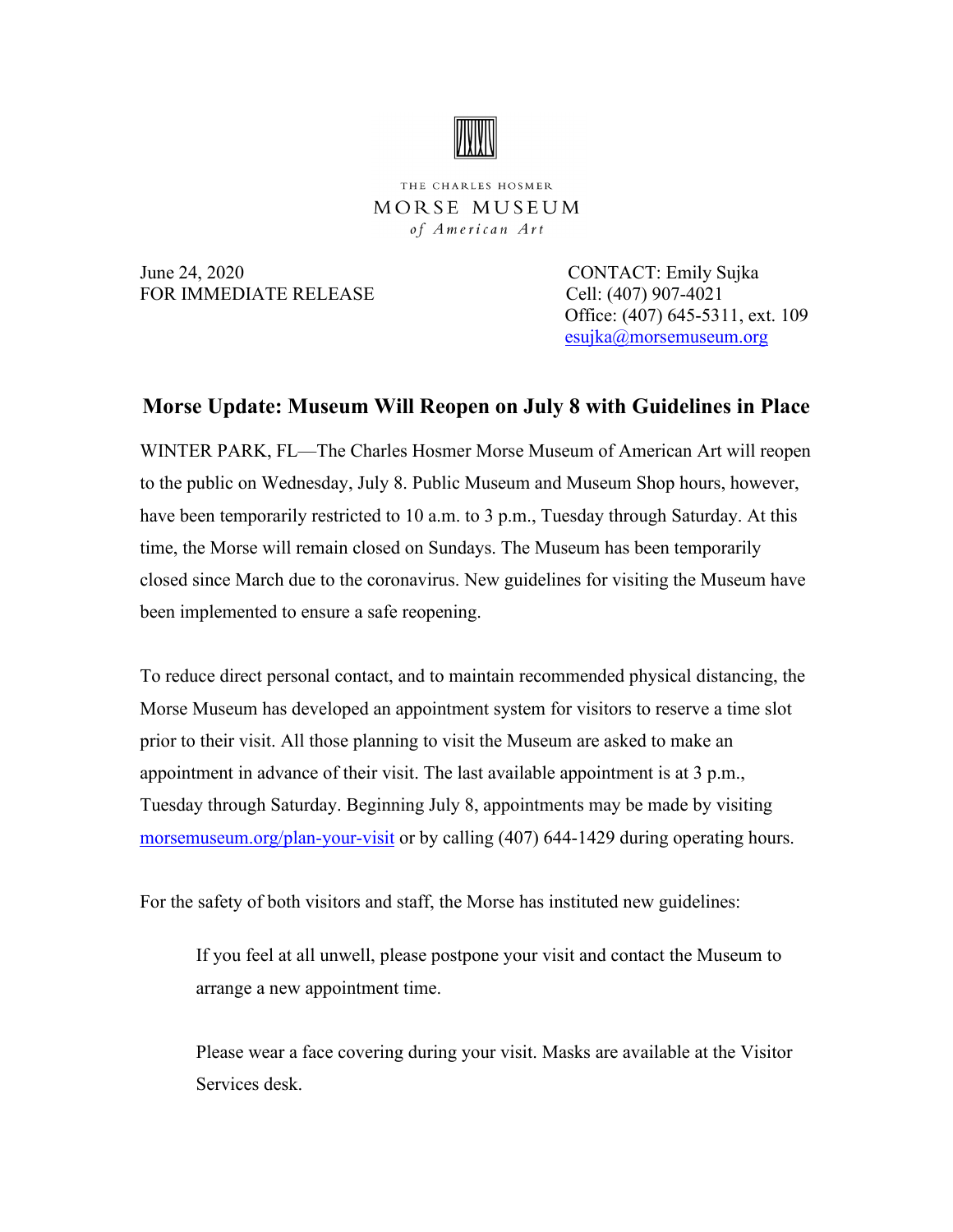Please do not touch anything in the Museum except the object guides available in each gallery.

Please maintain a social distance of at least six feet (preferably ten feet) from others throughout your visit.

Please sanitize your hands at the sanitizing stations in the lobby and just before leaving the galleries to enter the Museum Shop.

The Morse has created these guidelines to ensure that everyone is as safe as possible and to comply with local and state health recommendations.

For all those who would like to continue to visit the Museum virtually from home, the Morse offers many opportunities. The Morse Museum's website includes online activities, videos, and an audio tour. The Museum actively posts images and information about featured works of art on its [Facebook,](https://www.facebook.com/morsemuseum/) [Instagram,](https://www.instagram.com/morsemuseum/) [Pinterest,](https://www.pinterest.com/morsemuseum/) and [Twitter](https://twitter.com/MorseMuseum?ref_src=twsrc%255Egoogle%257Ctwcamp%255Eserp%257Ctwgr%255Eauthor) pages.

Please note that all on-site lectures, music presentations, art demonstrations, and other inperson programs as well as social events are canceled or postponed until further notice.

The Morse Museum is home to the world's most comprehensive collection of works by American designer and artist Louis Comfort Tiffany (1848–1933), including the chapel interior he designed for the 1893 World's Columbian Exposition in Chicago and art and architectural objects from Tiffany's celebrated Long Island home, Laurelton Hall. The Museum's holdings also include American art pottery, late 19th- and early 20th-century American paintings, graphics, and decorative art.

Located at 445 N. Park Avenue, the Museum is owned and operated by the Charles Hosmer Morse Foundation and receives additional support from the Elizabeth Morse Genius Foundation. It receives no public funds.